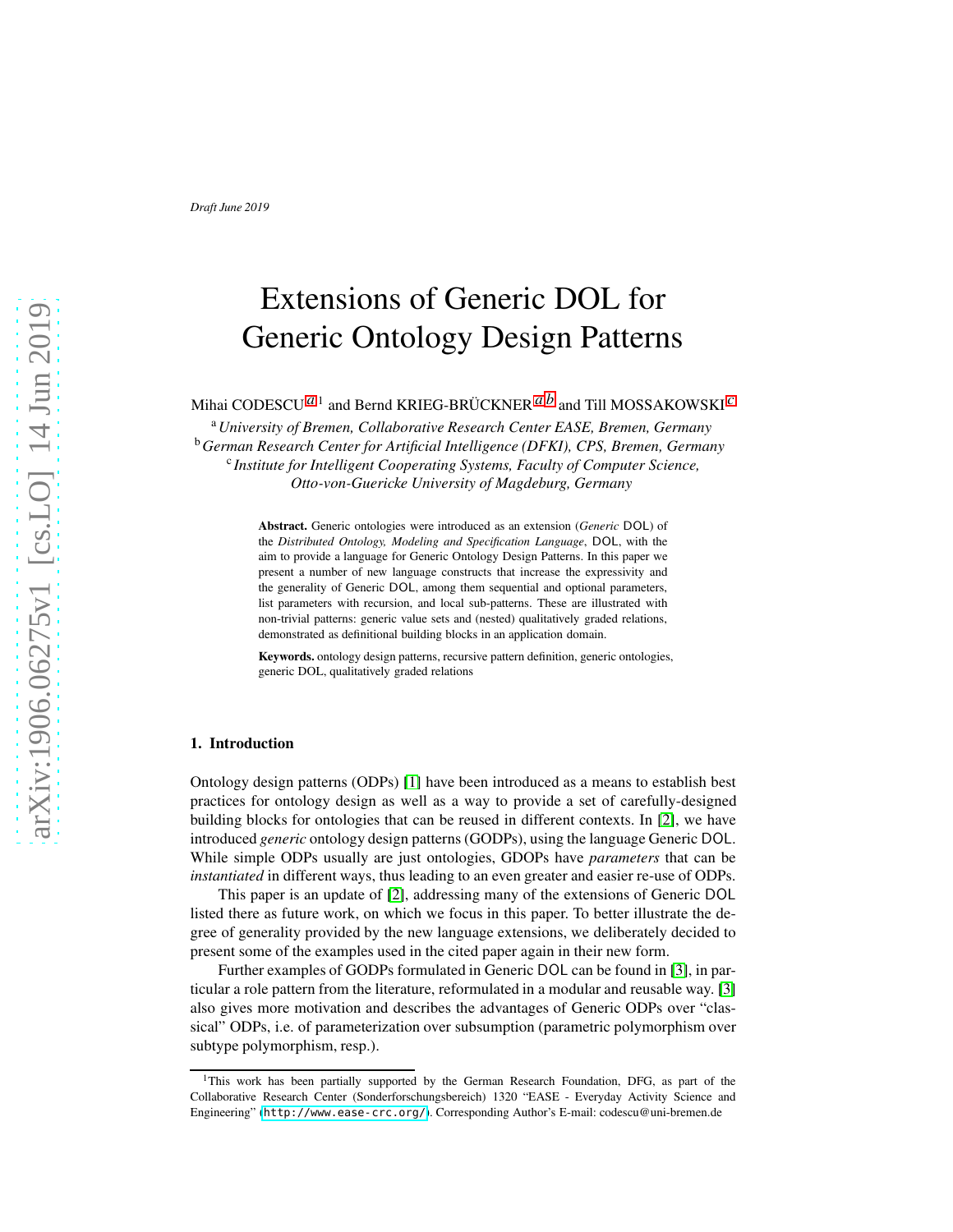| 1 pattern ReflexiveRelation                                                                                                                                                                                                                                            | pattern TransitiveRelation                                                                                                                                                                                  |
|------------------------------------------------------------------------------------------------------------------------------------------------------------------------------------------------------------------------------------------------------------------------|-------------------------------------------------------------------------------------------------------------------------------------------------------------------------------------------------------------|
| [ObjectProperty: r]                                                                                                                                                                                                                                                    | 2 [ObjectProperty: r]                                                                                                                                                                                       |
| $[Class: C] =$<br>$\overline{\mathbf{3}}$<br>ObjectProperty: r                                                                                                                                                                                                         | $[Class: C] =$<br>4 ObjectProperty: r                                                                                                                                                                       |
| Domain: C Range: C<br>5 <sup>1</sup>                                                                                                                                                                                                                                   | Domain: C Range: C                                                                                                                                                                                          |
| Characteristics:                                                                                                                                                                                                                                                       | Characteristics:<br>6 .                                                                                                                                                                                     |
| <b>Reflexive</b><br>$\tau$                                                                                                                                                                                                                                             | Transitive                                                                                                                                                                                                  |
| pattern InverseRelation<br>2 [ObjectProperty: r]<br>$[Class: D]$ [Class: R]<br>$[ObjectProperty: \forallr] =$<br>$\overline{4}$<br>ObjectProperty: r<br><b>Domain:</b> D <b>Range:</b> R<br>6<br>ObjectProperty: ir<br>Domain: R Range: D<br>8<br><b>Inverse0f</b> : r | pattern SubProp<br>2 [ObjectProperty: q]<br>[Class: D] [Class: R]<br>4 [ObjectProperty: p<br><b>Domain:</b> $D$ <b>Range:</b> $R$ ] =<br>6 ObjectProperty: q<br>Domain: D Range: R<br>SubPropertyOf: p<br>8 |
|                                                                                                                                                                                                                                                                        |                                                                                                                                                                                                             |

<span id="page-1-1"></span>Figure 1. ReflexiveRelation, TransitiveRelation, InverseRelation and SubProp.

## 2. Generic DOL

The *Distributed Ontology, Modeling and Specification Language*, DOL [\[4\]](#page-10-1), is a meta-language that enables modular development of ontologies<sup>[2](#page-1-0)</sup> and allows specification of intended relationships (e.g. theory interpretation, alignment, properties of extensions) between them. DOL is supported by the *Heterogeneous Tool Set*, Hets [5], that provides a parser for DOL specifications, an implementation of DOL semantics, and an interface to theorem provers.

The language *Generic* DOL (or GDOL) was proposed in [2] as an extension of DOL with parameterized ontologies (that we may also call generic ontologies), following generic specifications in CASL [\[6\]](#page-10-2). Parameters of generic ontologies are ontologies themselves: thus we may require that some abstract properties are expected to hold for the argument ontology provided in an instantiation. This provides important semantic expressivity, going beyond macro approaches such as OTTR [7], where parameters are just symbols of a certain kind, or lists of these. Moreover, a generic ontology may import ontologies, written after the list of parameters with the keyword given. The semantics is that the symbols of these ontologies are visible in the parameters and the body, but will not be instantiated.

Several simple examples of generic ontologies are presented in Fig. [1,](#page-1-1) where we introduce patterns for very basic building blocks for ontologies: ReflexiveRelation adds, for a given object property r and a given class C, axioms stating that r is reflexive, and its domain and range are C; TransitiveRelation adds domain, range and transitivity axioms, given one object property and one class; InverseRelation takes two object properties and two classes, and adds domain and range axioms for them, and an

<span id="page-1-0"></span><sup>2</sup>We ignore the modeling and specification aspects here and restrict to ontologies only.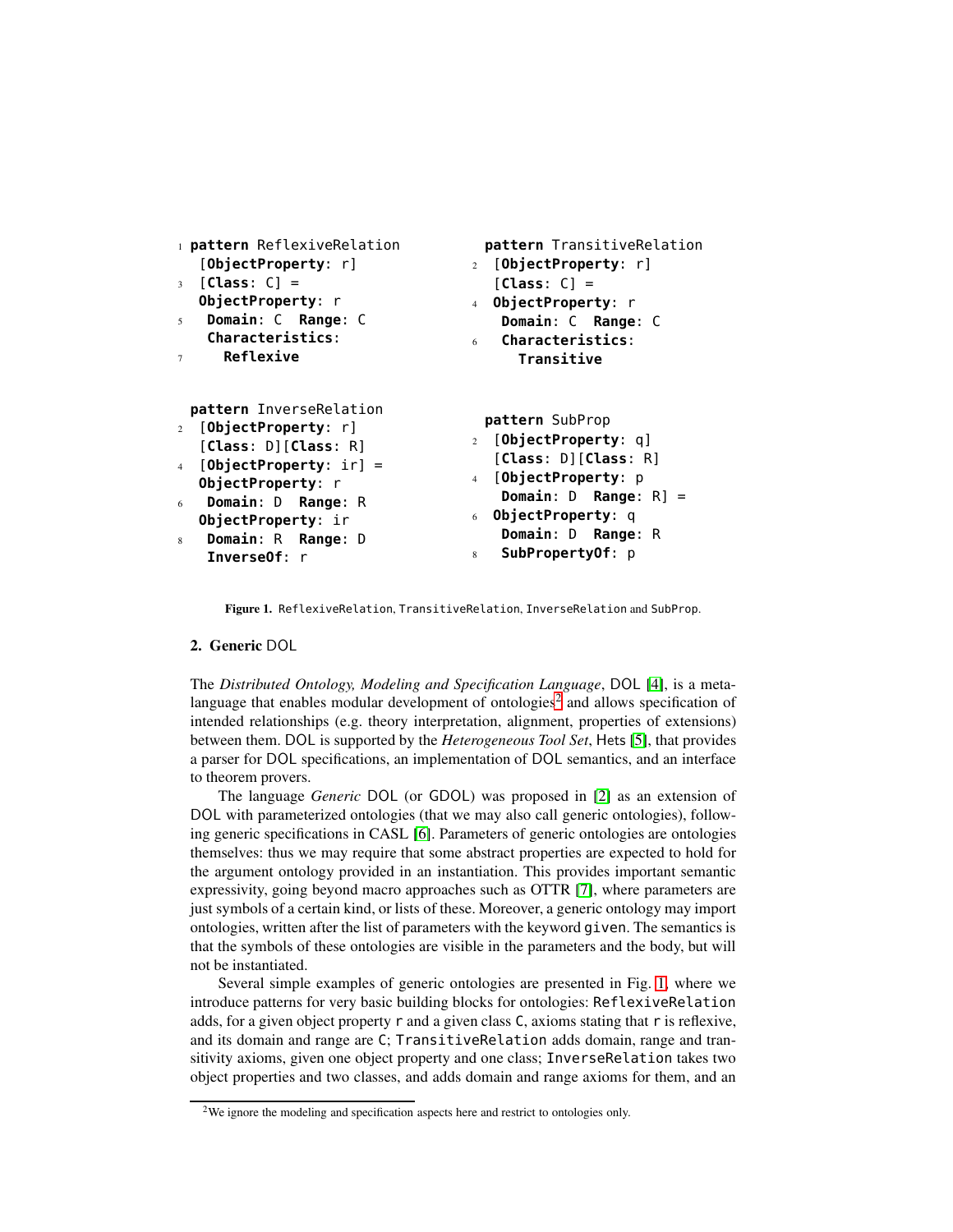axiom that one object property is the inverse of the other. The ontology SubProp already makes use of a new language construct of Generic DOL (cf. the next section): it has, as fourth parameter, an ontology that contains two additional axioms.

Just like for OWL (and DOL), the *"Same Name – Same Thing" principle* is used, which means that the definition of an entity can be repeated without introducing multiple occurrences of that entity. For Generic DOL, this means that if the body of a generic ontology declares an entity, the union of multiple instantiations of that generic ontology will contain only one occurrence of that entity. If this was not the intention, the entity should rather become a parameter of the generic ontology, such that each instantiation can assign it a different name.

## 3. Extensions of Generic DOL

#### *3.1. Sequential Parameters, Local Environments, and Compact Notation for Arguments*

It is in the interest of simplicity (of writing and reading) to keep the parameters of generic ontologies as small as needed. The aim is to avoid having to explicitly provide symbol mappings when making instantiations of generic ontologies: if a parameter and its corresponding argument consist each of only one symbol, Hets will automatically derive the unique way of mapping the one to the other. When such derivations cannot be done automatically, the user must specify how symbols are mapped using a sequence of mapping items, written  $f \mid -\gt$  a where  $f$  and a are symbols of the parameter and argument, respectively. The sequence of mapping items gives rise to a morphism between the parameter and the argument, called *fitting morphism*. To make the notation more compact, the parameters of a generic ontology and the arguments in an instantiation may be written in Generic DOL as a semi-colon separated list, e.g. TransitiveRelation[olderThan;Person] instead of TransitiveRe-lation[olderThan][Person].<sup>[3](#page-2-0)</sup>

The first significant extension of Generic DOL that we introduce is a modification of the semantics of generic ontologies. In the semantics of generics in [2[,6\]](#page-10-2), each parameter forms its own environment, and sharing between parameters is allowed only if the image of each shared symbol through the fitting morphisms of the parameters where it occurs is the same. Hets checks this and issues an error message when this condition does not hold for an instantiation. In the context of keeping the parameters small, we decided to allow each parameter to share the environment of all parameters preceding it along a chain of inclusions. We call this *sequential semantics* for parameters of generic ontologies.

As an example, the generic ontology SubProp in Fig. [1](#page-1-1) takes as parameters an object property q, two classes D and R, and finally an ontology extending the previous parameters with the declaration of an object property p with domain D and range R; its body adds axioms that domain and range of q are also D and R, respectively, and moreover q is a sub-property of p. Note that with the sequential semantics it has become possible to

<span id="page-2-0"></span><sup>&</sup>lt;sup>3</sup>For OWL we can use semicolons as separators between parameters and arguments because they are not used as separators between declarations at the basic level. When this is the case, e.g. for the CASL logic, where one can write sort s; op c : s, we will use curly braces to mark the beginning and the ending of an ontology. Thus, G[sort s; sort t] will be parsed as  $G$ [{sort s; sort t}] – an ontology declaring two sorts, while a generic ontology with two sorts as parameters or arguments will be written H[{sort s}; {sort t}].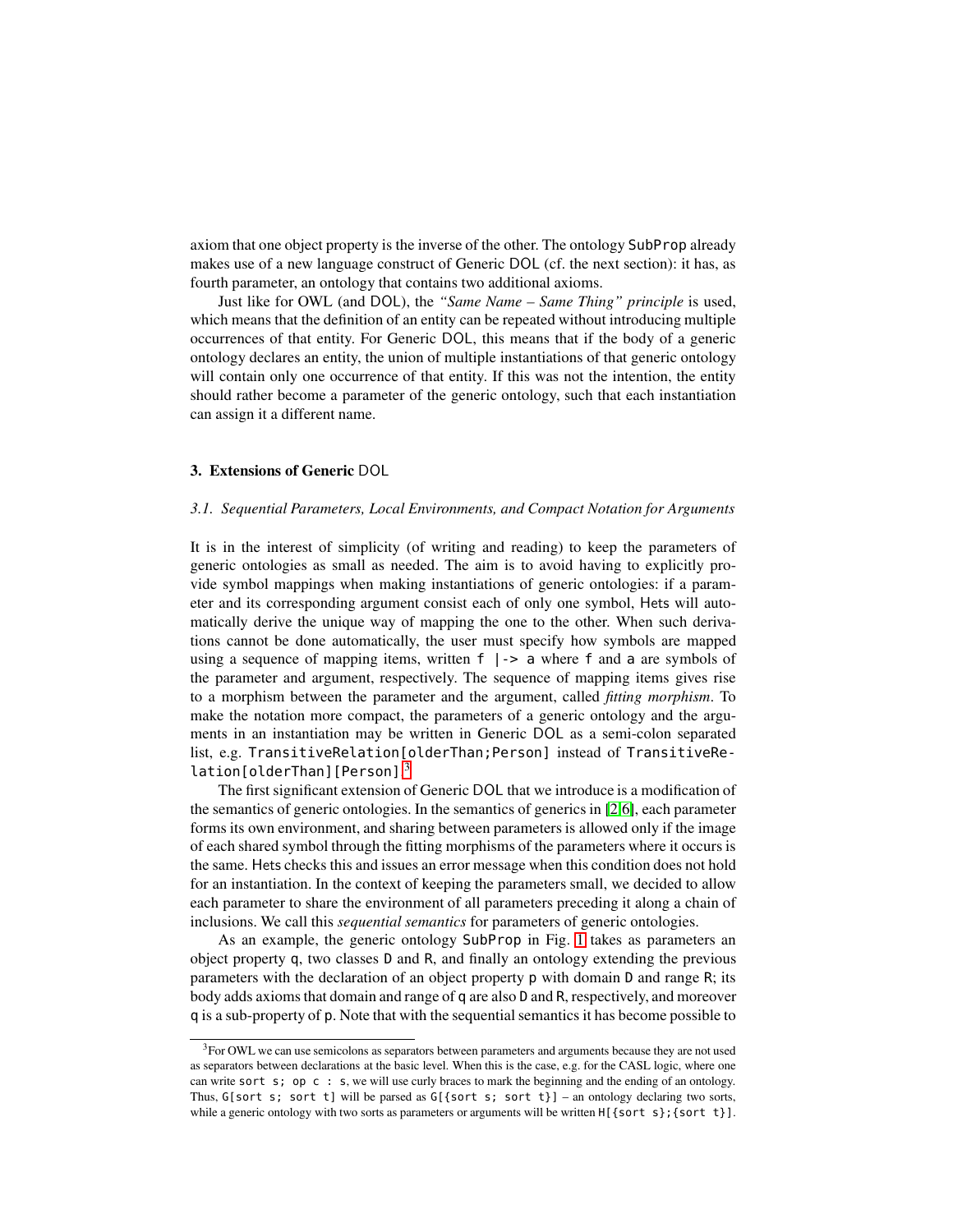refer to D and R in the axioms for p; the effect of including the domain and range axioms for the parameter p now allows (indeed requires) the checking of these as constraints on its argument in each instantiation, as we shall see below.

The semantics of instantiation in [2[,6\]](#page-10-2) imposes a compatibility condition between the fitting morphisms for the different parameters: if a symbol occurs in multiple formal parameters, it must be mapped by the different fitting morphisms in a unique way. This compatibility condition remains in our extension, and the user can rely on it to provide symbol mappings only for the new symbols of a parameter; by compatibility, the way the old symbols are mapped is already defined. To illustrate this, let us assume we want to define the isAncestorOf property between Persons as a transitive relation and with subproperty isParentOf (cf. Fig. [2\)](#page-3-0). We first instantiate the pattern TransitiveRelation to obtain that isAncestorOf is transitive and has domain and range Person. We would like to write [isAncestorOf] as a shorthand notation for the argument TransitiveRelation[isAncestorOf;Person;Person], or, to be fully correct, as this ontology has more than one object property, as a shorthand notation for the even longer form where this is followed by  $f$ it  $p$  |-> isAncestorOf.

```
1 ontology PersonRels =
  TransitiveRelation [isAncestorOf; Person]
3 then SubProp[isParentOf; Person; Person; isAncestorOf]
```
<span id="page-3-0"></span>Figure 2. Using the patterns for a concrete design.

This requires another language extension regarding instantiation of parameters of generic ontologies. Firstly, in the case of some DOL ontology O1 followed by an instantiation, written O1 then G[AP1], the *local environment* O1 of previous declarations that is being extended is implicitly added to the argument, i.e. this expands to O1 then G[O1 then AP1]. In the case of ontologies with imports, the local environment of an instantiation will include them. Secondly, we introduce a shorthand notation for the instantiation of those parameters that define only one new symbol (recall that we assume sequential semantics of parameters, thus the symbols of all previous parameters are visible at each step). Consider that the name of this unique new symbol of a parameter is N and its kind (class, object property, etc.) is *k*. For an instantiation of that parameter, in [2[,6\]](#page-10-2) an ontology is required as an argument, which can be given in two forms:

- as a named ontology O. Then we must be able to derive uniquely how N is mapped to a symbol of kind *k* in O, otherwise we must explicitly provide a symbol mapping of the form  $N \mid -\rangle N'$  where  $N'$  is a symbol of kind k in 0.
- as an anonymous ontology consisting of a sequence of symbol declarations and axioms. A special case is that of a single symbol defined with an explicit kind; then this kind must also be *k*. In such a case, this unique symbol is considered newly declared and acts as an argument, and the symbol mapping is uniquely determined.

We here propose a third option:

• the name M of a symbol of kind *k* from the local environment is passed as an argument. The argument expands to  $E$  fit  $N$  | -> M. Thus any properties that N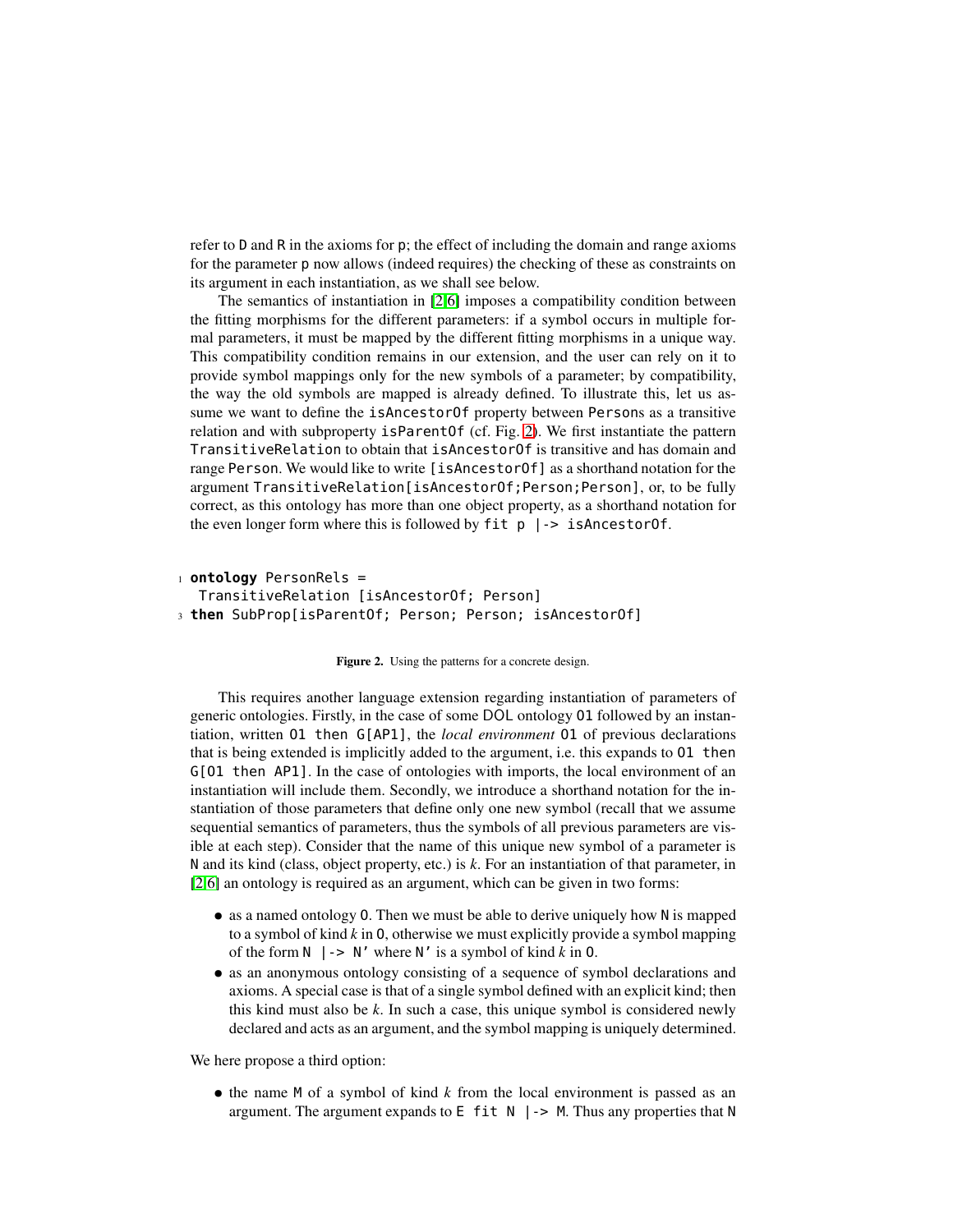must have, as specified in the parameter, are checked for the symbol M in the local environment.

In general, an instantiation SubProp[sr;A;B;r] of SubProp where A, B are classes and sr, r are relations from the local environment, can be done only, if r has domain A and range B. The result is that sr becomes a sub-property of r and moreover it gets domain A and range B (if this was not already available in the local environment). An instantiation  $\text{SubProp}[\text{sr};A;B; r]$  where  $\text{sr}$  is not visible in the local environment also requires that r has domain A and range B. The result is that a new relation sr is defined and added to the local environment (again, with domain A and range B, and as a sub-property of r).

In our example, we can then write isAncestorOf as an argument for the fourth parameter of SubProp; with the third case listed above, this means that we refer to the symbol declared in the instantiation of TransitiveRelation, and therefore the expected domain and range axioms hold for isAncestorOf.

We make use of the simple patterns defined in Fig. [1](#page-1-1) to extend a simple order (the transitive greater[Val] relation on a class Val): in Fig. [3](#page-5-0) we define its inverse less[Val], a greaterOrEqual[Val] and a lessOrEqual[Val] relation that are inverse to each other such that less [Val] is a sub-property of less0rEqual[Val] and greater[Val] is a sub-property of greaterOrEqual[Val].

*Parameterized Names* Here the symbols declared in the two patterns have *parameterized names*, to make explicit that they depend on the names of the parameters. The notation for parameterized names is Name[Param1, ..., ParamN], if the name of the new symbol depends on N parameters. During instantiation, the names of the arguments are substituted in the parameterized name, e.g. greater[Val] becomes greater[Significance] if the value provided for Val is Significance. Hets also offers the possibility of *stratifying* these names for the result of an instantiation: the name greater[Significance] is replaced with greater\_Significance, thus obtaining a legal OWL identifier.

As an argument of OrderRelationExtension we could provide any transitive relation, in particular, a strict order. Since OWL does not support transitive and asymmetric relations, the argument would have to be given in a logic where this can be expressed, e.g. OWL with restrictions [8] or first-order logic. The theory presented informally in this paper is actually independent of the underlying formalism used for writing ontologies (OWL in the examples here) and moreover provides support for heterogeneous specifications as in the above example: the parameter can be instantiated with an argument in another logic along an encoding of the logic of the parameter to the logic of the argument.

## *3.2. Local Sub-Patterns, Optional Parameters, List Parameters, and Recursion*

A pattern can be structured into smaller sub-patterns; often we want to make these visible only in the pattern where they are introduced. For this, we allow *local definition of subpatterns* before the body of a generic ontology, using a let notation. The local subpatterns share the parameters of the main pattern where they are defined. Note that this considerably abbreviates the notation; in effect, it corresponds to a partial instantiation of a corresponding pattern declared outside of the body (cf. [2]). The body of the main pattern may, and in most cases will, make use of instantiations of the local sub-patterns.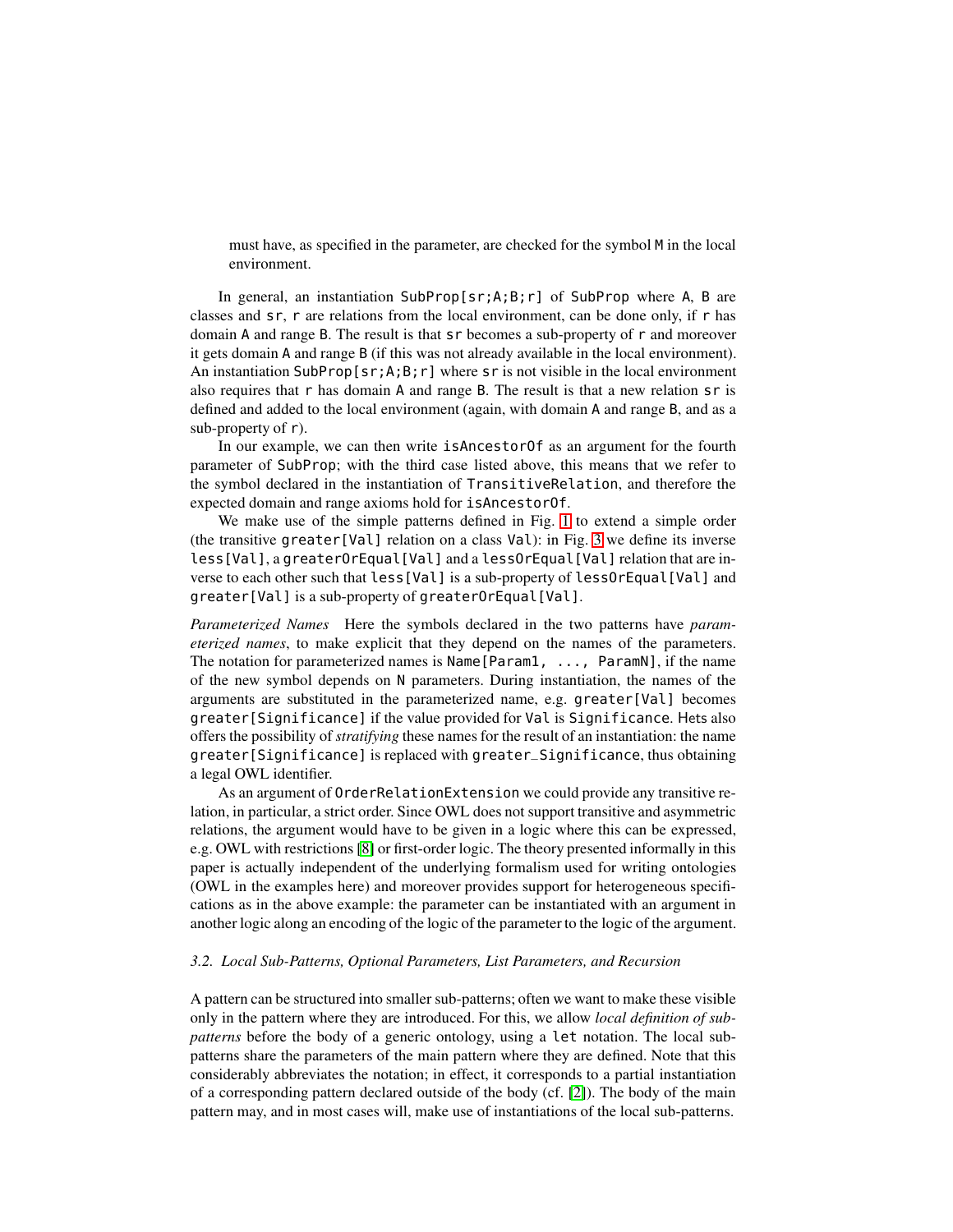```
1 pattern SimpleOrder [Class: C] =
  TransitiveRelation[greater[C]; C]
```
**pattern** OrderRelationExtension

```
2 [Class: Val;
   TransitiveRelation[greater[Val]; Val] ] =
      InverseRelation[less[Val]; Val;Val;greater[Val]]
  and InverseRelation[greaterOrEqual[Val];Val;Val;lessOrEqual[Val]]
  and ReflexiveRelation[less0rEqual[Val]; Val]
 then TransitiveRelation[less[Val]; Val]
  and TransitiveRelation[greaterOrEqual[Val]; Val]
  and TransitiveRelation[lessOrEqual[Val]; Val]
  and SubProp[greater[Val]; Val; Val; greaterOrEqual[Val]]
  and SubProp[less[Val]; Val; Val; lessOrEqual[Val]]
```
<span id="page-5-0"></span>Figure 3. SimpleOrder and OrderRelationExtension.

We may mark parameters as *optional*, written ?[FP] (as in OTTR [7]), where FP is a parameter, or  $\lceil \ldots \rceil$   $\lceil \cdots \rceil$   $\lceil \cdots \rceil$  in the notation with semicolons. At instantiation, if an argument is not provided for an optional parameter (written [] or as a whitespace between semicolons ; ;), all occurrences of that parameter in the body are replaced with the empty ontology, and all symbols and sentences containing symbols from that parameter are removed.

We also introduce language constructs for *list parameters*, in spirit similar to those in OTTR [7]. While OTTR patterns support only iteration and zip over list parameters, we allow recursive calls of patterns over lists in Generic DOL, which would be considered illegal in OTTR because they introduce cyclic dependencies between patterns. A list is written  $X : X$ , where X is an ontology and Xs denotes the tail of the list. If X is an ontology declaring only one symbol of a certain kind, it is assumed that all the ontologies Xs are of the same form. We may refer to such list as a list of symbols of that kind. For example, Class: C :: Cs is a list of ontologies each consisting only of a class declaration. An ontology with such a list as a parameter is written ontology G [Class: C :: Cs] =  $\dots$  The empty list is written [empty] and is treated as an empty optional argument.

*Notations.* In the argument of an instantiation of a generic ontology G, we may write

- [] for [empty],
- [X] for [X::empty], and
- $[X_1, \ldots, X_n]$  for  $[X_1 : \ldots : X_n : \ldots$  empty].

*Value Sets.* Qualitative values, corresponding to abstractions from quantitative data, occur quite often in practice, cf. grading below. As we know from cognitive science, they are related to the human need for doing away with irrelevant detail (precision in this case); here (and there) they allow us to simplify abstract reasoning (cf. [9]).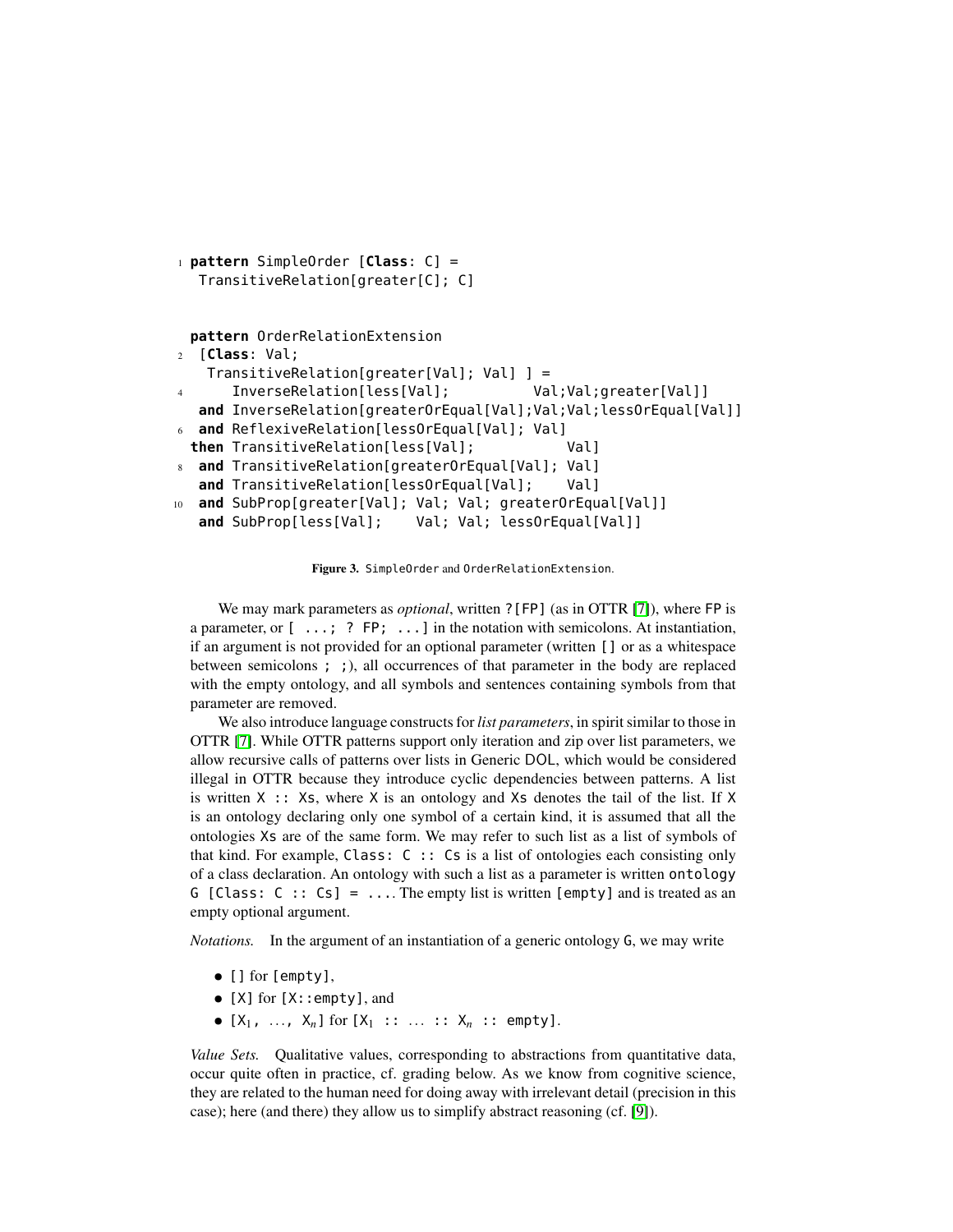```
pattern ValSet [Class: Val; Individual: v0 :: vS;
2 ? ObjectProperty: greater ]
 = %% all individuals vi from v0::vS become members of Val
4 let OrderStep [Individual: vi; Individual: vj :: vS]
        = Individual: vj Types: Val Facts: greater vi
6 then OrderStep[vj; vS]
     end
8 in Individual: v0 Types: Val
 then SimpleOrder[greater;Val] and OrderStep[v0; vS]
10 then { DifferentIndividuals: {v0 :: vS}
        Class: Val EquivalentWith: {v0 :: vS} }
```
<span id="page-6-0"></span>Figure 4. ValSet.

|                | ontology ValSet_CrustStyle = |                | ontology ValSet_Significance = |  |
|----------------|------------------------------|----------------|--------------------------------|--|
| $2^{\circ}$    | ValSet[CrustStyle;           |                | 2 ValSet[Significance;         |  |
|                | [bottomCrust,                |                | [OInsignificant,               |  |
| $\overline{4}$ | topCrust,                    | $\overline{4}$ | 1Subordinate,                  |  |
| -6             | singleCrust,<br>twoCrust,    |                | 2Essential,                    |  |
|                | turnoverCrust,               | 6              | 3Dominant                      |  |
| 8              | strudelCrust ];              |                | greater[Significance] ]        |  |
|                | %% no order                  |                |                                |  |
| 10             |                              |                |                                |  |

<span id="page-6-1"></span>Figure 5. Instantiations of ValSet.

With the new constructions introduced above, the pattern ValSet (Fig. [4\)](#page-6-0) has as arguments: a class of values, a list of value individuals, and an optional relation between these values. The sub-pattern OrderStep introduces the fact that a value belongs to the set of values and is optionally greater than the value introduced in the set at the previous step. Once the list vS is empty, the recursion stops. All this is put together in the body of ValSet: the value is created for the first element of the list of value individuals, the relation greater is defined to be a simple order on Val, the iteration creates the rest of the values, and finally the values are declared to be different from each other and the set of values is defined to be the disjoint union of all values.

The optional parameter for ValSet allows to create instances of this pattern both for the case when the values are ordered (ValSet\_Significance in Fig. [5\)](#page-6-1), and for the case when the values in the set are not ordered (ValSet\_CrustStyle in Fig. [5\)](#page-6-1). The expansion of ValSet\_Significance is precisely the ontology GradedRelations4Exp in Fig. 3 of [2]. We may also extend the order relation greater[Val] on the value set with its inverse less[Val], its reflexive version greaterOrEqual[Val] and the inverse of its reflexive version lessOrEqual[Val], as illustrated in Fig. [6.](#page-7-0)

*Graded Relations.* In [2] we introduced a pattern for graded relations with a grade domain with 4 values and stated that analogous patterns must be provided for each number of values. The main idea of the pattern [10] is to introduce a qualitative metric, arbitrarily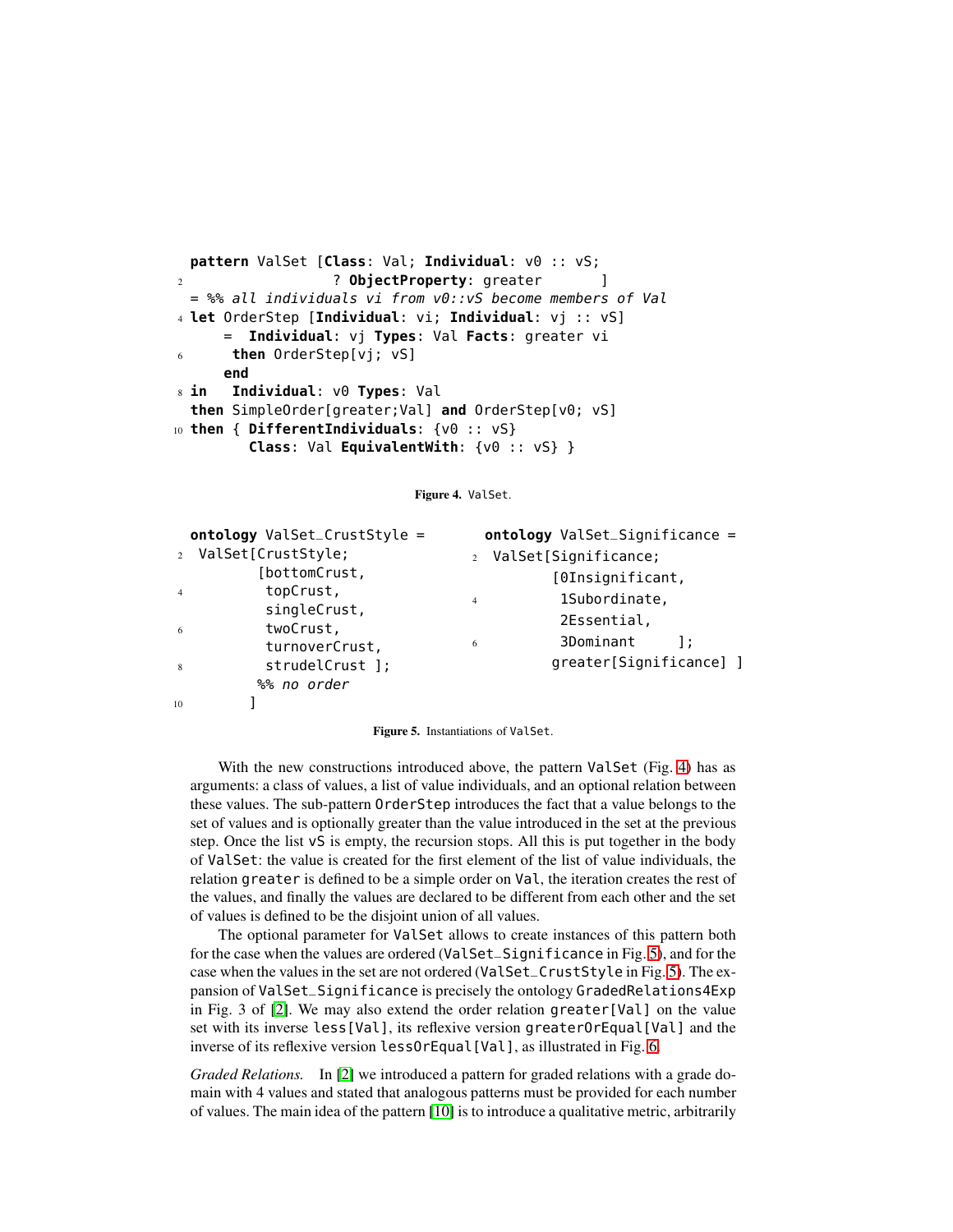# <sup>1</sup> **pattern** ValSetWithOrder[**Class**: Val; **Individual**: v :: Vs] = OrderRelationExtension[Val; ValSet[Val; v::Vs; SimpleOrder[Val]]]

<span id="page-7-0"></span>Figure 6. Extending the order on ValSet.

fine and usually represented as an ordered set, for an object property. Typical examples include the significance of an ingredient in a recipe, or how much a person is affected by an impairment. Instead of using reification for the ternary relation thus obtained, the solution proposed in [10] is to encode the grading with a sheaf of relations, one for each grade. The intended meaning is that

hasTarget(?s,?t,Val) ≡ hasTarget\_Val(?s,?t)

for a ternary relation hasTarget with grade value Val as third argument.

Using list parameters and recursive sub-patterns, we can now provide one pattern that covers all necessary numbers of values, as in Fig. [7.](#page-8-0) The last parameter of GradedRels is a list of ontologies, with the assumption that each of them declares an individual of type Val. The local sub-pattern Step has as parameter a list of ontologies such that each of them declares an individual. In the instantiation  $Step[Val::ValS]$ , the first element of the argument list is the ontology obtained by expanding the notation Val, i.e. the local environment, in this case the union of all formal parameters that we denote Env, contains a declaration for the individual Val. The argument expands then to Env fit  $X$  | -> Val. By assumption, each element of the list of ontologies valS declares an individual (and an axiom about its type, that is not needed here), so we can use it as an argument for xs, which is a list of ontologies each declaring an individual.

### *3.3. Template Matching for List Parameters*

We can make use of the list constructor :: to give different definitions for the same pattern according to the argument of the list parameter of that pattern. This is a case distinction similar to pattern matching in functional programming, that we call *template matching* here to avoid the overlap with ontology design patterns. In an instantiation, Hets goes sequentially through the list of all definitions for a pattern and checks whether the argument matches the parameter template. When a match is found, the body given in that definition is used for instantiation. If no match is found, the instantiation is incorrect.

As an example, we provide a generic pattern for extending a sheaf of graded relation with subsumption relations, see Fig. [8.](#page-9-0) The idea is to introduce relations for expressing that a property holds with at least or at most a grade, when the grades can be compared, and to create a subsumption hierarchy between the relations p\_G and p\_atLeast\_G: if a property p holds with a grade at least G, if it holds with grade G or it holds at least with a grade less than G. In this example, the recursion is shown both for a less-orequal order (atLeast) and a greater-or-equal order (atMost); in the former, an initial step AtMostInitial is needed, while in the latter two cases for the recursion of AtLeastStep have to be distinguished to define a special final step for recursion termination. When GradedRelsSub\_Significance (Fig. [8\)](#page-9-0) has been expanded and the names stratified, we obtain a relation subsumption hierarchy between the graded relations obtained as follows (only the atLeast relations are shown):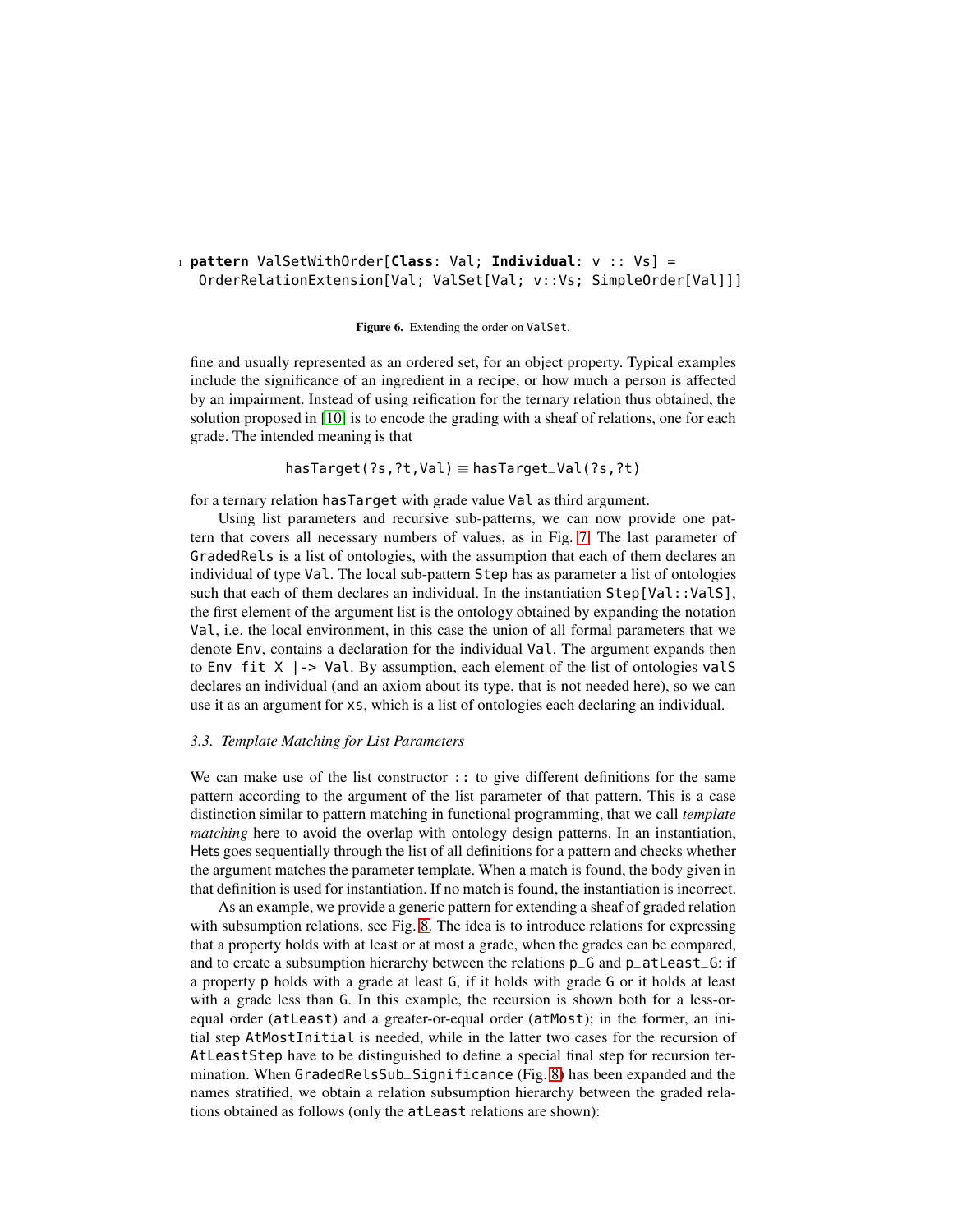```
pattern GradedRels
2 [Class: S; Class: T;
     ObjectProperty: p Domain: S Range: T;
4 Class: Val;
     {Individual: v Types: Val} :: valS ]
6 = %% a sheaf of graded relations p[vi], one for each vi in v::valS
  let Step[Individual: x :: xs] =
8 { ObjectProperty: p[x] Domain: S Range: T SubPropertyOf: p }
      then Step[xs]
10 end
  in Step[v::valS] and
12 { ObjectProperty: has[Val] Domain: T Range: Val }
```

```
ontology GradedRels_Significance =
2 GradedRels[PhysicalObject;PhysicalObject;hasIngredient;
   Significance;[0Insignificant,1Subordinate,2Essential,3Dominant]]
```

```
Figure 7. GradedRels and instantiation GradedRels_Significance.
```

```
hasIngredient_atLeast_0Insignificant
hasIngredient_0Insignificant
hasIngredient_atLeast_1Subordinate
 hasIngredient_1Subordinate
 hasIngredient_atLeast_2Essential
  hasIngredient_2Essential
  hasIngredient_3Dominant
```
## 4. Conclusions and Future Work

[11] introduces a list of desired capabilities for a language for ODPs. We list the desiderata, and how they are met by Generic DOL, as follows:

- 1. *Compatibility with the OWL standard and OWL supporting tools:* Ontologies generated with Generic DOL are fully compatible with the OWL standard (after stratification). A Protégé plugin for Generic DOL is planned.
- 2. *Support for identification of ODPs as distinct from ontologies, and identification of relevant parts of ODPs:* Patterns are generic (i.e. parameterized) ontologies; the syntax allows a clear distinction between the parameters, the imports and the body of a pattern.
- 3. *Support for representing relevant relationships between patterns (refinement, generalization etc.):*

The *views* in DOL can be used to define refinements between generic ontologies.

4. *Support for identification of modules in ontologies generated using an ODP-based approach:*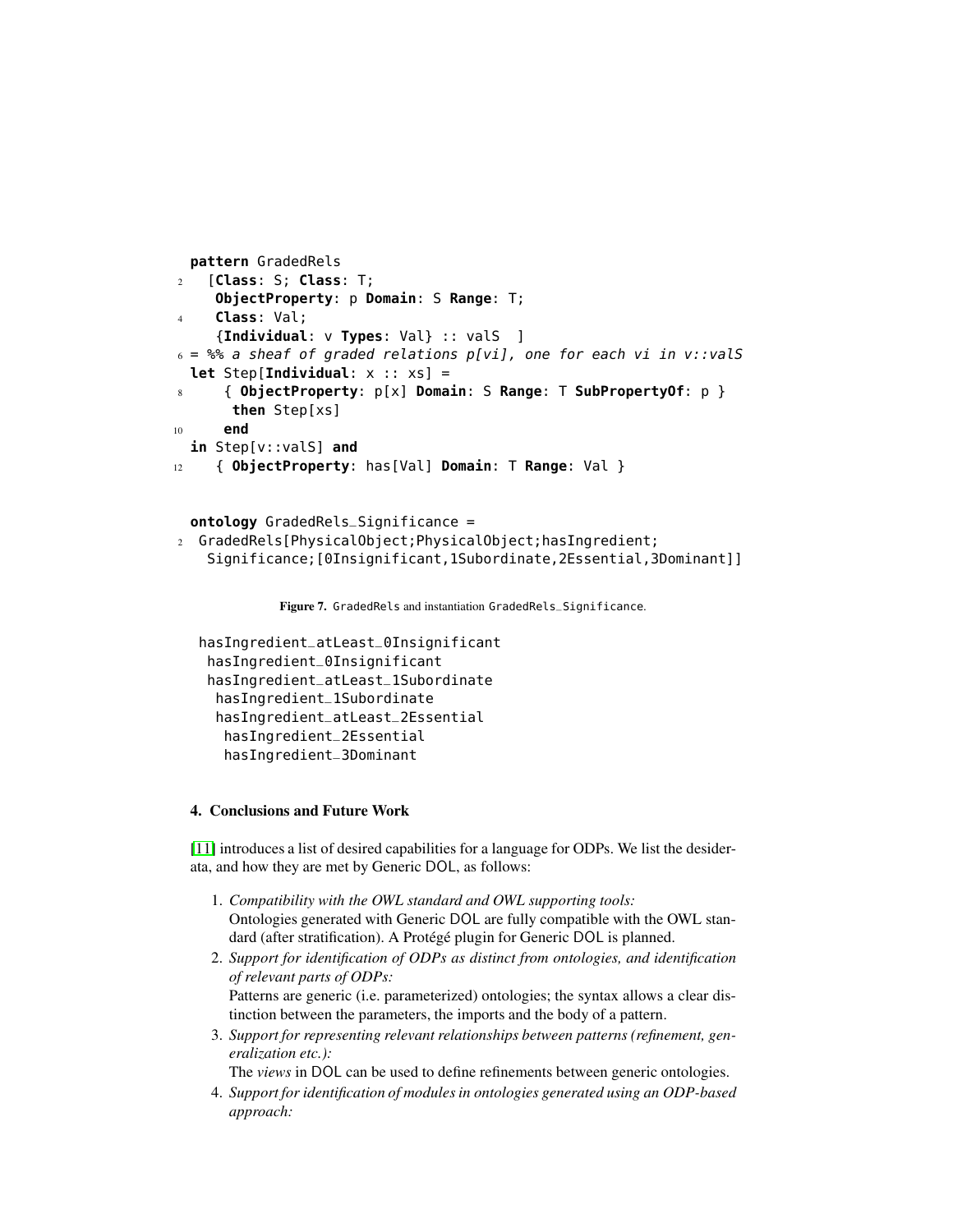```
1 pattern GradedRelsSub
   [Class: S; Class: T; ObjectProperty: p Domain: S Range: T;
   3 Class: Val; {Individual: v0 Types: Val}
                 :: {Individual: v1 Types: Val} :: valS] =
5 let
   Sub2[ObjectProperty: r; ObjectProperty: r1; ObjectProperty: r2] =
    7 ObjectProperty: r Domain: S Range: T
    ObjectProperty: r1 SubPropertyOf: r
9 ObjectProperty: r2 SubPropertyOf: r
   end
11 AtMostInitial[Individual: x; Individual: y :: empty] =
    Sub2[p[atMost[y]]; p[x]; p[y]]
13 end
  AtMostStep [Individual: x; Individual: y :: ys] =
15 Sub2[p[atMost[y]]; p[atMost[x]]; p[y]] then AtMostStep[y; ys]
   end
17 AtLeastStep[Individual: x; Individual: y :: empty] =
    Sub2[p[altleast[x]]; p[x]; p[y]]19 end
   AtLeastStep[Individual: x; Individual: y :: ys] =
21 Sub2[p[atLeast[x]]; p[atLeast[y]]; p[x]] then AtLeastStep[y;ys]
  end
23 in GradedRels[S;T;p;Val;v0::v1::valS]
  and AtMostInitial[v0;v1] and AtMostStep[v1;valS]
25 and AtLeastStep[v0;v1::valS]
1 ontology GradedRelsSub_Significance =
   GradedRels_Significance then
```
<sup>3</sup> GradedRelsSub[PhysicalObject; PhysicalObject; hasIngredient; Significance;[0Insignificant,1Subordinate,2Essential,3Dominant]]

<span id="page-9-0"></span>Figure 8. GradedRelsSub and instantiation of GradedRelsSub\_Significance.

The module mechanisms in DOL allows the user to write ODPs in a way revealing their modular structure directly.

- 5. *Support for representing relationships between ontology modules and the ODPs that have been used as templates for these modules:* In Generic DOL, this is the relation between a generic ontology and one of its instantiations. Hets displays this relation as a link in the development graph, which is a theory interpretation, semantically.
- 6. *Extensibility of the language by means of community-provided patterns for representing information about patterns and modules:* Extensibility of the language is not supported (a higher-order extension of the language is under consideration). A structured repository and a meta-ontology relating the GODPs in this repository are presently under development.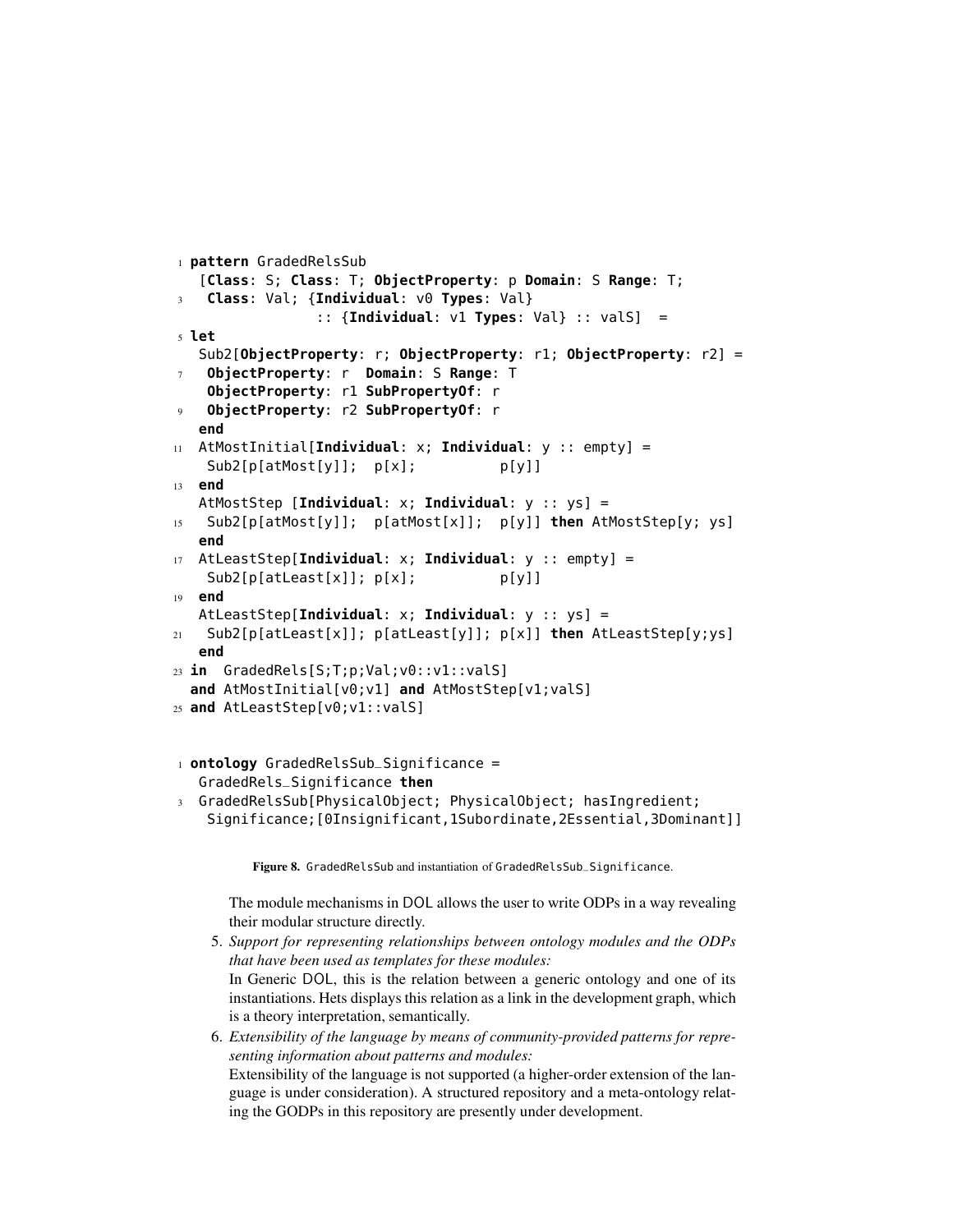An important aspect is how to make the use of GODPs more intuitive for ontology developers. A good GODP would have to provide

- a good choice of names for the pattern and for the parameters,
- a documentation part informing the user about the functionality of the pattern,
- an instantiation example.

Ideally, working with GODPs will be done via a GUI that hides the body of the pattern from the ontology developer (providing an appropriate documentation) and makes only those parameters visible, which have to be instantiated.

Hets support for the Generic DOL language extensions introduced in this paper is currently in progress.

#### **References**

- [1] Pascal Hitzler, Aldo Gangemi, Krzysztof Janowicz, Adila Krisnadhi, and Valentina Presutti, editors. *Ontology Engineering with Ontology Design Patterns - Foundations and Applications*, volume 25 of *Studies on the Semantic Web*. IOS Press, 2016.
- [2] Bernd Krieg-Brückner and Till Mossakowski. Generic ontologies and generic ontology design patterns. In Eva Blomqvist, Óscar Corcho, Matthew Horridge, David Carral, and Rinke Hoekstra, editors, *Proceedings of the 8th Workshop on Ontology Design and Patterns (WOP 2017) co-located with the 16th International Semantic Web Conference (ISWC 2017), Vienna, Austria, October 21, 2017.*, volume 2043 of *CEUR Workshop Proceedings*. CEUR-WS.org, 2017.
- <span id="page-10-0"></span>[3] Bernd Krieg-Brückner, Fabian Neuhaus, and Till Mossakowski. Generic ontology design patterns at work. Submitted. [http://iks.cs.ovgu.de/~till/papers/GODP\\_at\\_work.pdf](http://iks.cs.ovgu.de/~till/papers/GODP_at_work.pdf).
- <span id="page-10-1"></span>[4] Till Mossakowski, Mihai Codescu, Fabian Neuhaus, and Oliver Kutz. The Distributed Ontology, Modeling and Specification Language – DOL. In Arnold Koslow and Arthur Buchsbaum, editors, *The Road to Universal Logic*, volume 2, pages 489–520. Birkhäuser, 2015.
- [5] Till Mossakowski, Christian Maeder, and Klaus Lüttich. The Heterogeneous Tool Set, Hets. In Orna Grumberg and Michael Huth, editors, *TACAS*, volume 4424 of *Lecture Notes in Computer Science*, pages 519–522. Springer, 2007.
- <span id="page-10-2"></span>[6] Peter D. Mosses, editor. *CASL Reference Manual*, volume 2960 of *Lecture Notes in Computer Science*. Springer, Berlin, Heidelberg, 2004.
- [7] Martin G. Skjæveland, Leif Harald Karlsen, and Daniel P. Lupp. Practical ontology pattern instantiation, discovery, and maintanence with reasonable ontology templates - demo paper. In Marieke van Erp, Medha Atre, Vanessa López, Kavitha Srinivas, and Carolina Fortuna, editors, *Proceedings of the ISWC 2018 Posters & Demonstrations, Industry and Blue Sky Ideas Tracks co-located with 17th International Semantic Web Conference (ISWC 2018), Monterey, USA, October 8th - to - 12th, 2018.*, volume 2180 of *CEUR Workshop Proceedings*. CEUR-WS.org, 2018.
- [8] Michael Schneider, Sebastian Rudolph, and Geoff Sutcliffe. Modeling in OWL 2 without restrictions. In Mariano Rodriguez-Muro, Simon Jupp, and Kavitha Srinivas, editors, *Proceedings of the 10th International Workshop on OWL: Experiences and Directions (OWLED 2013) co-located with 10th Extended Semantic Web Conference (ESWC 2013), Montpellier, France, May 26-27, 2013.*, volume 1080 of *CEUR Workshop Proceedings*. CEUR-WS.org, 2013.
- [9] Patrick Cousot and Radhia Cousot. Abstract interpretation: A unified lattice model for static analysis of programs by construction or approximation of fixpoints. In Robert M. Graham, Michael A. Harrison, and Ravi Sethi, editors, *Conference Record of the Fourth ACM Symposium on Principles of Programming Languages, Los Angeles, California, USA, January 1977*, pages 238–252. ACM, 1977.
- [10] Bernd Krieg-Brückner. Generic ontology design patterns: Qualitatively graded configuration. In Franz Lehner and Nora Fteimi, editors, *Knowledge Science, Engineering and Management - 9th International Conference, KSEM 2016, Passau, Germany, October 5-7, 2016, Proceedings*, volume 9983 of *Lecture Notes in Computer Science*, pages 580–595, 2016.